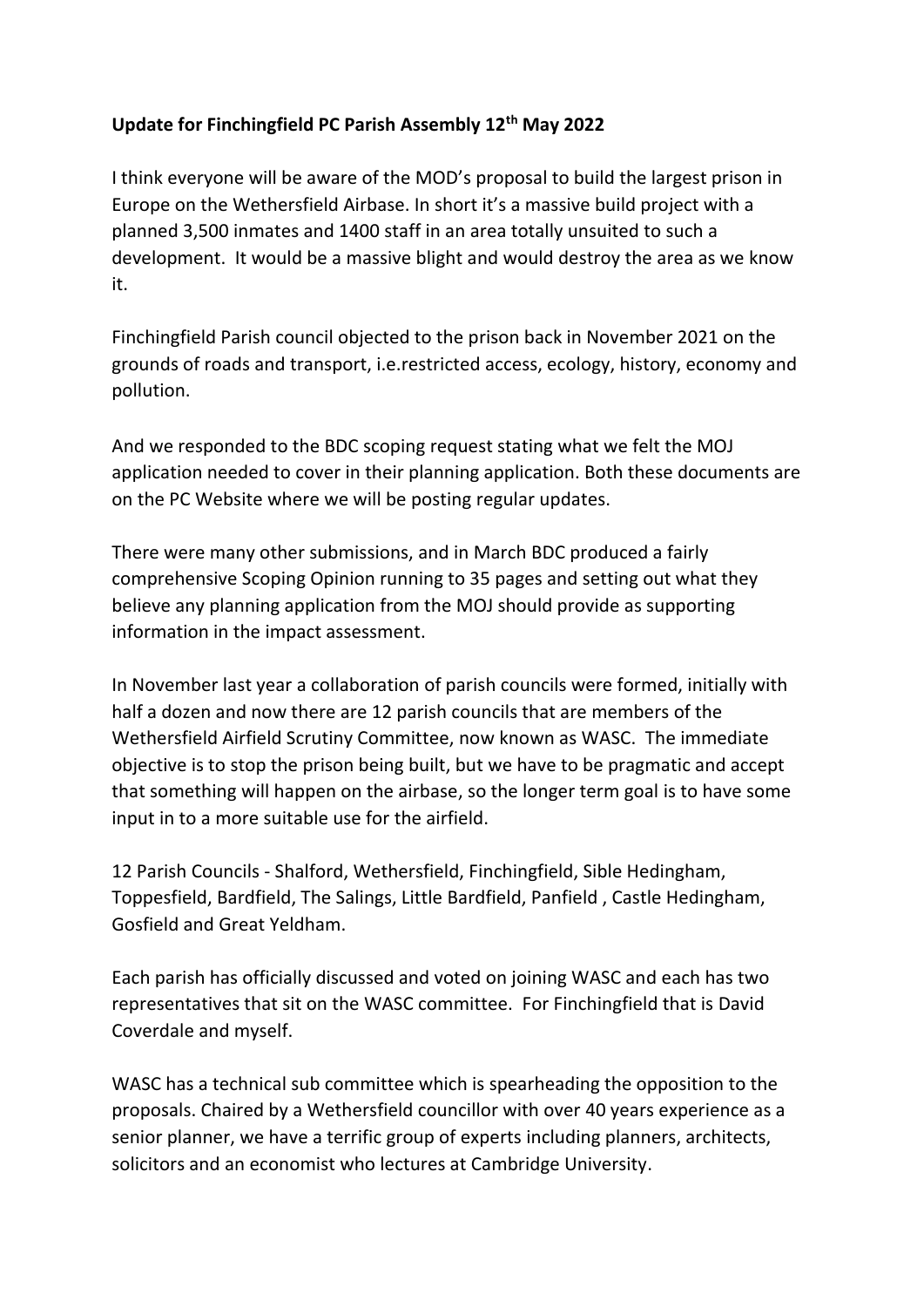So, WASC is the Parish Council led, technical response to the proposals, responsible for responding to any application with detailed expert analysis.

SWAP is the residents led group looking to raise public awareness and raise funds to help WASC in its task of fighting these proposals.

To provide the most robust opposition to the plans a long and extensive work schedule is well underway. However there is a huge amount to do and given the short time allowed for a response should a planning application come in, it was felt necessary to make a start. Therefore WASC as well as internal work are currently engaging with expert consultants in - landscape, heritage, ecology, transport/highways etc.

For example, traffic counts have already taken place and it is estimated from activity at other prisons that the current 2,400 vehicles per day passing the site would increase by 3,200. This would be in addition to further organic growth from new build development taking place in all local villages.

This is where the fundraising from SWAP and the financial contribution from some of the parish councils is so essential. If a full application for planning permission comes in these costs will escalate.

Where possible WASC are also engaging with other bodies that may do their own research that we can use and thus conserve our resources.

e.g. Natural England who will have an interest in the flora and fauna, including ancient woodlands, rare grasses, skylarks, crested newts etc.

Historic England are beginning to take an interest in the military heritage and buildings including the cold war hangers and weapon storage facilities.

A presentation on WASC was given to the BALC executive committee earlier in April. Almost all parishes that are members of WASC are also members of BALC. The connection is therefore made and the two organisations expect to be mutually supportive going forwards.

We had a meeting with the Defence Infrastructure Organisation on 21<sup>st</sup> March. The DIO need to complete the sale of the airbase by 2025 but are committed to letting the MOJ prison application run its course as a first option. This would occupy circa 120 acres of the airbase and does not overlap with the existing 150 acres of